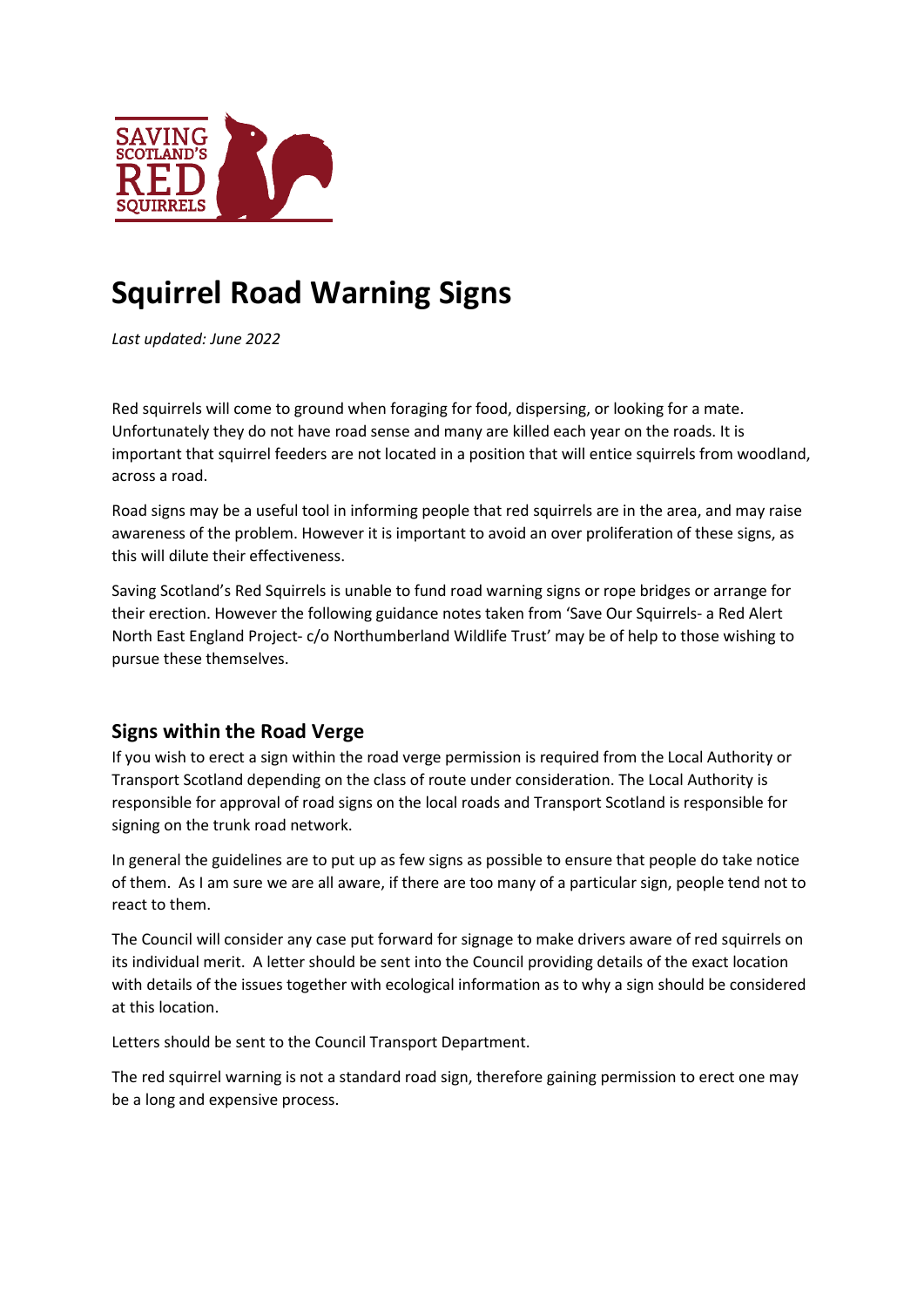## **Private Land**

Due to the difficulties of this, you may wish to consider erecting a sign on private land, which is visible from the road. A sign company called William Smith can make signs similar to that below. They can be contacted on 01833 690305 (see www.williamsmith.co.uk)



These signs are triangular, 600mm, 0.2m2, constructed from aluminium, and display a squirrel motif. The price of one sign is approximately £35. A 3.3m galvanised post with cap, baseplate, and clips will cost approximately £40. Carriage costs are not included in these prices.

Alternatively Potts Print can print a sign as below. This is printed on correx (corrugated plastic) so is far cheaper but also less robust. These signs come with holes pre-punched top and bottom for easy hanging.

Signs such as these may require advertisement consent from the local planning authority. It will therefore be necessary to make an initial enquiry to confirm this with your authority. However, advertisement consent is not normally required for signs that are less than 0.3m in size, not illuminated, less than 4.6m above ground level, and displaying a character no more than 0.75m in height.

Before deciding to purchase a sign, please use the following points to ensure that the purchase is justified. These conditions will help ensure the use of warning signs is legal and as effective as possible:

- Have there been red squirrel road deaths at this location? For the reasons stated above, signs should only be erected in known black spots. If a stretch of road is suspected to be a squirrel death black spot, our records may be used confirm this.
- To your knowledge, is there a red squirrel warning sign in the vicinity of the proposed site? Over proliferation of signs can significantly decrease their effectiveness.
- Is advertisement consent required from the local planning authority? If so, have they granted it?
- Are you the landowner, and if not do you have the permission of the landowner to erect the sign?